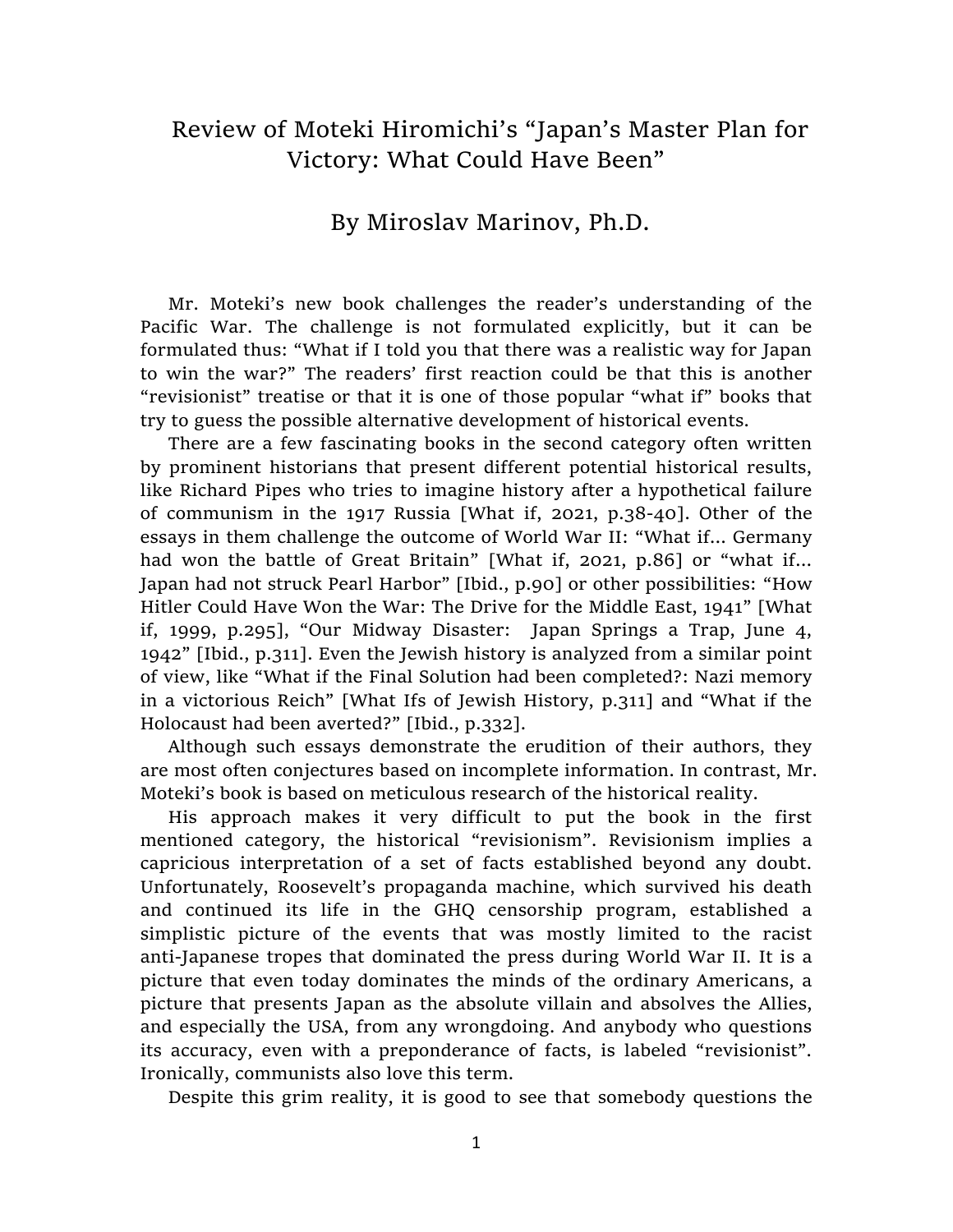status quo. Mr. Moteki's balanced presentation of the facts challenges the edifice of censorship and opens the window to a realistic interpretation of the Pacific War.

In the beginning, Moteki states that he intends to answer the common question of why Japan, a country with low resources and lesser industrial development than the Western countries, started a war against the USA that had no chance of success. Moteki argues that such a view is based on incomplete knowledge of history and his purpose in the book is to show, based on specific facts, that Japan had a workable plan [Moteki, pp.1-5].

A chain of events, starting with the Great Depression in 1929, eventually led to hostilities. The devastating consequences of the crisis led to protectionism, under which the USA and Great Britain introduced in the early 1930s tariffs on over 20,000 imported goods, which affected heavily Japan's exports. Politically, under the Stimson Doctrine, the USA refused to acknowledge the Japanese interests in Manchuria, while the interests of the Western countries in the area were not questioned. The expansion of the Comintern in East Asia and the communist spy network in the Roosevelt administration complicated additionally the situation [Moteki, pp.8-12].

The hostility toward Japan evolved into a full-blown economic blockade. On July 26, 1939, the USA abruptly announced its abrogation of the Treaty of Commerce and Navigation between the US and Japan. No specific reason was given, but it was to stop Japan from fighting China by depriving it of ammunitions. On July 28, 1941, the Japanese assets in the USA were frozen. An entry in the US Secretary of War Henry Stimson's diary about the Japanese on November 25, 1941, stated: "the question is how we should maneuver them into the position of firing the first shot without allowing too much danger to ourselves". On July 23, 1941, President Roosevelt signed a plan (JB355) stating that American planes will bomb Tokyo, Osaka, Kobe and Nagasaki, flying from China pretending to be Chinese forces. It was supposed to start on October 1, 1941. Moteki argues that all these actions designed to cripple Japan amounted to an act of war and he quotes Secretary of State Frank B. Kellogg (1928) and Gen. Douglas MacArthur (1951) who also saw an economic blockade in the same way [Moteki, pp.12-21].

The attempt to resolve this dire situation led to a set of measures summarized in an important document, which is the central focus of Moteki's book: "Draft Proposal for Hastening the End of War against the United States, the United Kingdom, the Netherlands, and Chiang Kai-shek (Approved at the Liaison Conference between Imperial General Headquarters and the Imperial Government, held on November 15, 1941)", and is quoted in full [Moteki, pp.24-28]. Some Japanese historians treat the Draft Proposal with skepticism, as an unrealistic creation of bureaucrats, but the truth is that it was the result of research done by members of the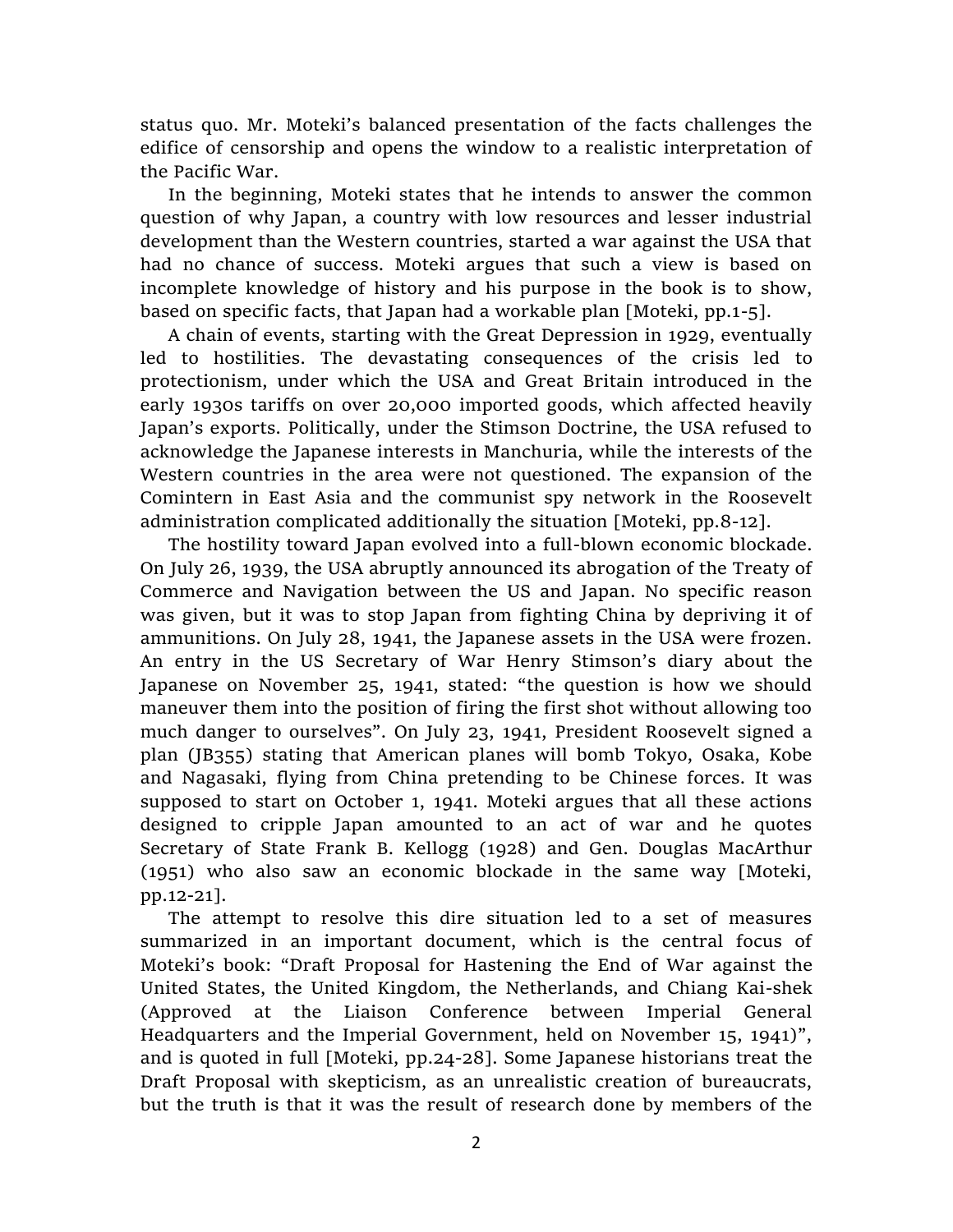Army War Economy Research Group, a.k.a. the Akimaru Unit, which started its work in January 1940. The unit was a think tank, which included Japan's leading intellectuals with various ideological views. Their research was a meticulous survey based on 250 separate reports [Moteki, pp.139-150].

The main strategic principle of the Drat Proposal is to ensure the nation's survival and self-defense by destroying the American, British, and Dutch bases in the Far East. The Chiang government must also be overthrown. With the help of Germany and Italy, Great Britain must be defeated. A direct attack against the USA, like Pearl Harbor, was not in the plan.

Moteki notes that the destruction of the bases was a realistic strategy, which was executed in the early stages of the war. Stopping the supply lines of Great Britain through the Indian Ocean was important to Japan, because the Atlantic Ocean was already difficult to navigate due to the German submarines and the vital lines, including the supplies for the Soviet Union, used the Indian Ocean. According to the proposal, the defeat of the UK was to bring independence to Burma and eventually India. Restraining the US military capabilities had to bring freedom to the Philippines.

A blunder in the plan was the refusal to enter in war with the Soviet Union and the unrealistic statement that Japan would mediate peace between it and Germany at the time of their fierce military confrontation. This was based on the neutrality pact between Japan and the Soviet Union, which turned out to be unreliable. Japan took it seriously, but the Soviet Union eventually attacked.

A significant portion of the book is dedicated to statistical analysis of the Japanese and US military capabilities in the beginning of the war, which showed the clear advantage of Japan. For example, Japan had 10 battle ships, US - 11 in the Pacific fleet (out of 17); Japan had 10 aircraft carriers, US - 3 in the Pacific fleet (out of 7). The aircraft of Japan totaled 4,800, as opposed to the US 5,500, of which Japan had battle-ready 2,319, US - 2,400 [Moteki, pp.57-62].

The Draft Proposal was realistic because it called for concentration of Japan's forces near the area of South-East Asia and the Indian Ocean. Japan's goal was to secure its resources, not to conquer the world. It would have been practical to focus on that region, instead of starting battles in the vast Pacific Ocean, where large distances made nearly impossible to supply the troops with ammunitions and provisions. Taking full control over the British supply lines in the Indian Ocean was an option, which alarmed Churchill who wrote to Roosevelt in April 1942 that the possible Japanese incursion into India and dominance over the Indian Ocean routes would bring collapse to the British position in the Middle East and loss of control over the oil supplies [Moteki, p.69-87].

This is out of the scope of Moteki's book, but it is worth mentioning that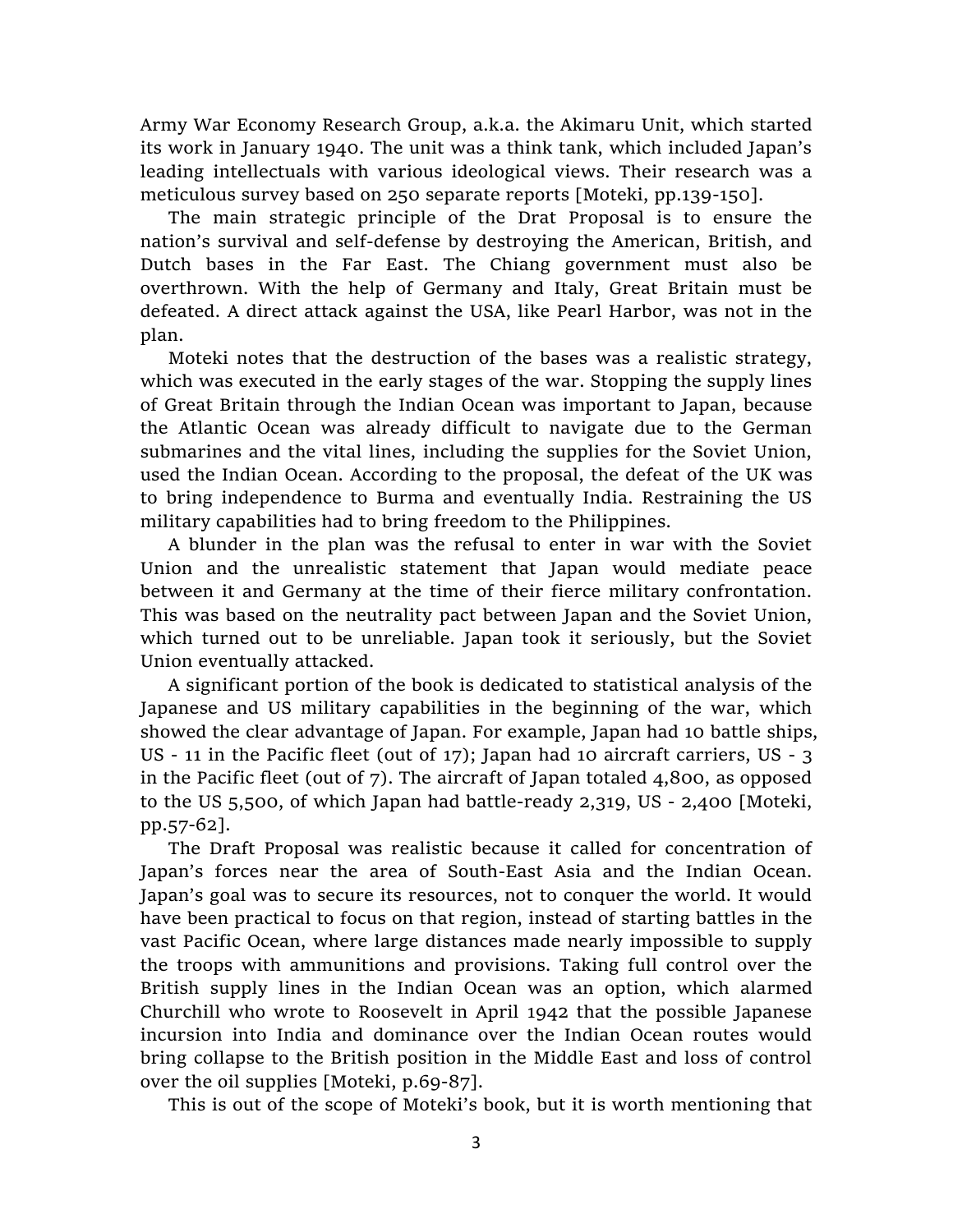Indians at the time were reluctant to support the UK's war in Europe, because the colonial power forced them to pay for it while providing little in return. The Atlantic Charter drawn up by Churchill and Roosevelt in August 1941, promoted self-government but only for countries occupied by Germany, no such right was given to the colonies [Mitchell, pp.234-235]. All attempts of the Indian National Congress to gain freedom for India were ignored, which caused some leaders, like Subhas Chandra Bose to seek help from the Axis. The exploitation of India reached grotesque forms in 1942, when the British introduced the so-called "Denial Policy" designed to limit the food supplies if the Japanese invaded India [Ghosh, p.51]. It removed the "surplus stock" from the Bengal area and removed from circulation about 25,000 boats used by the locals for fishing and transportation in order not to fall in the hands of the Japanese [Ghosh, p.52]. These measures, combined with poor food supply organization by the British and the lower-than-expected harvest, caused in 1943 the infamous Bengal famine. It was a humanitarian disaster, in which over 3 million villagers in the region perished.

If Japan could provide the self-determination desired by the people of India, the catastrophe could have been averted.

Further, Moteki provides an objective analysis of why the plan was not fulfilled and why Japan chose to attack Pearl Harbor and start battles at faraway Pacific islands. For example, due to such errors out of 160,000 troops sent to New Guinea with few options for delivering supplies, more than 100,000 died of starvation. The errors were caused by internal conflicts in the government and the rivalry between the Army and the Navy. Prime Minister Tojo was not a dictator. Despite being also Minister of War, he lacked the authority of the supreme command, which was held by the Chief of the General Staff (Army) and the Chief of the Naval General Staff. Tojo could not overrule the staff officers. He did not have the uncheked power that Churchill, Stalin or Roosevelt had over their armies. The Navy imposed their own vision, which led to many problems. [Moteki, pp.97-103]. General Tojo stated on February 16, 1945, in private conversation: "I overestimated the capabilities of our Navy but allowed them to lead me around by the nose. I was wrong about the offensive terminal point; we should have focused on the Indian Ocean" [Moteki, p.104].

Related to this is the myth of the Emperor's absolute authority, which is still maintained in the Western historiography. The truth is that the executive power assisted the Emperor by doing the work and he approved whatever they proposed. And in the military matters, it was the Army and the Navy that decided and none of them could bring up the Emperor's authority to advance their cause. He was only giving his approval and did not have involvement in the executive branch [Moteki, p.127].